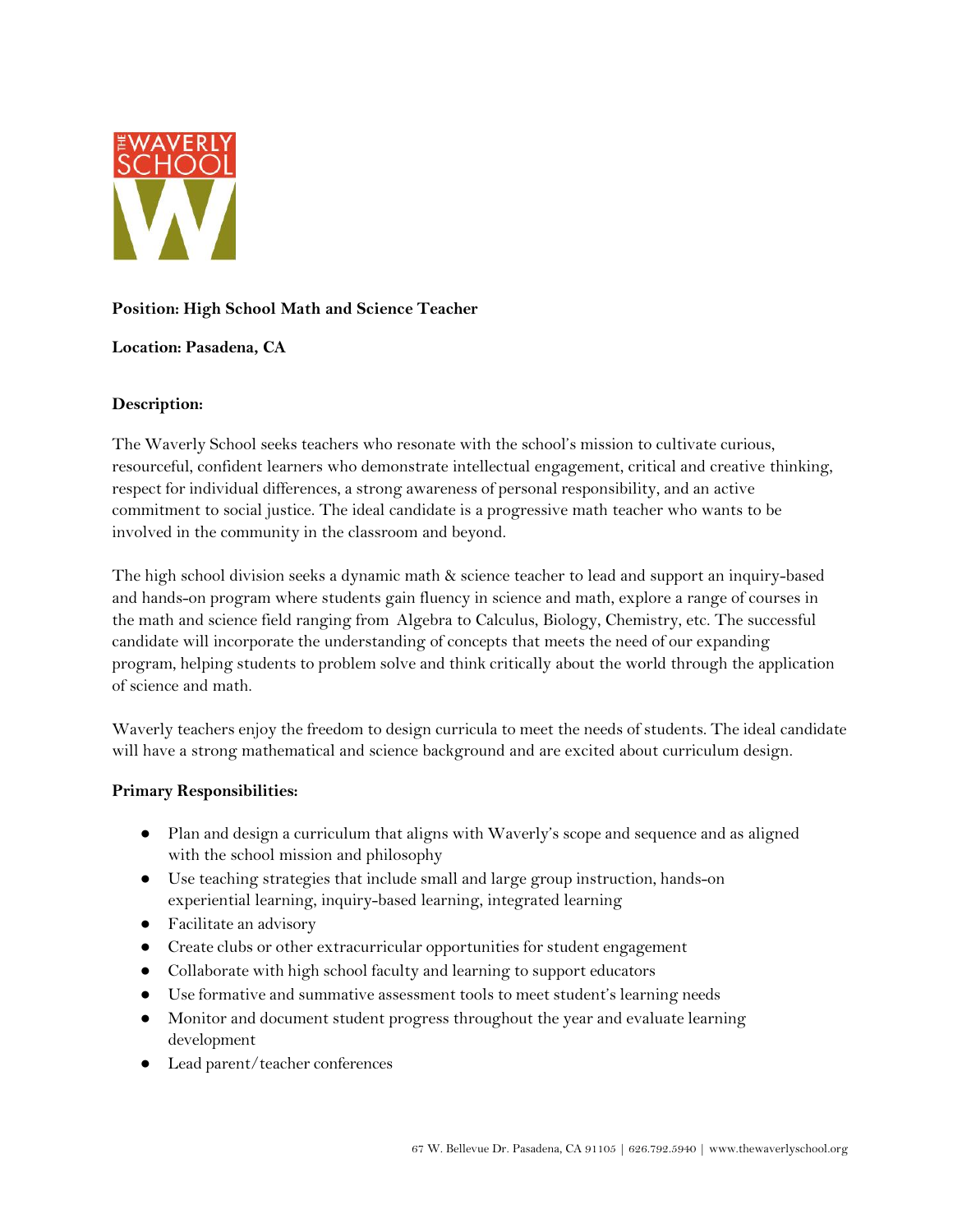- Write and edit semester reports that include checklists and narrative writing
- Chaperone field trips, outdoor education trips, or other experiential learning opportunities
- Build and maintain positive relationship with parents
- Have regular communication with parents-via email and newsletters
- Support admissions and other school events (i.e. parent education nights, graduation, etc.)
- Attend special events during evenings and weekends
- Attend and participate in weekly faculty meetings (after school) and occasional workshops, in-service opportunities, and other training seminars
- Work in person, on campus
- Adhere to policies and procedures as outlined in the employee and faculty handbooks
- Complete other duties as assigned by the Division Director or Head of School

# **Required Skills/Abilities:**

- Strong commitment to anti-racist and inclusive practices that support students of all backgrounds to succeed
- Ability to self-reflect and demonstrate personal growth
- Ability to plan, manage, and evaluate curriculum
- Excellent verbal and written communication skills with adults and children
- Ability to collaborate and communicate with teachers, staff, parents, and students in a positive and constructive way
- Proficient in Microsoft office suite or related software as required for recordkeeping and documentation
- Confident with remote learning platforms such as Zoom and Google Classroom
- Genuine interest in and respect for students in their middle school years
- Strong sense of healthy teacher/student boundaries

## **Education and Experience:**

- Bachelor of Arts or higher; Master's and/or teaching credential preferred in Math, Science, or related field
- $\bullet$  2-5 years teaching experience, preferably in the high school
- Strong interest and/or experience in progressive educational environment

## **Physical requirements:**

- Prolonged periods of standing and walking throughout classrooms
- Occasionally lift 15-45 pounds at a time
- Regularly work on repetitive tasks
- Must be able to stand, lift, push, pull, stoop and bend for short periods of time